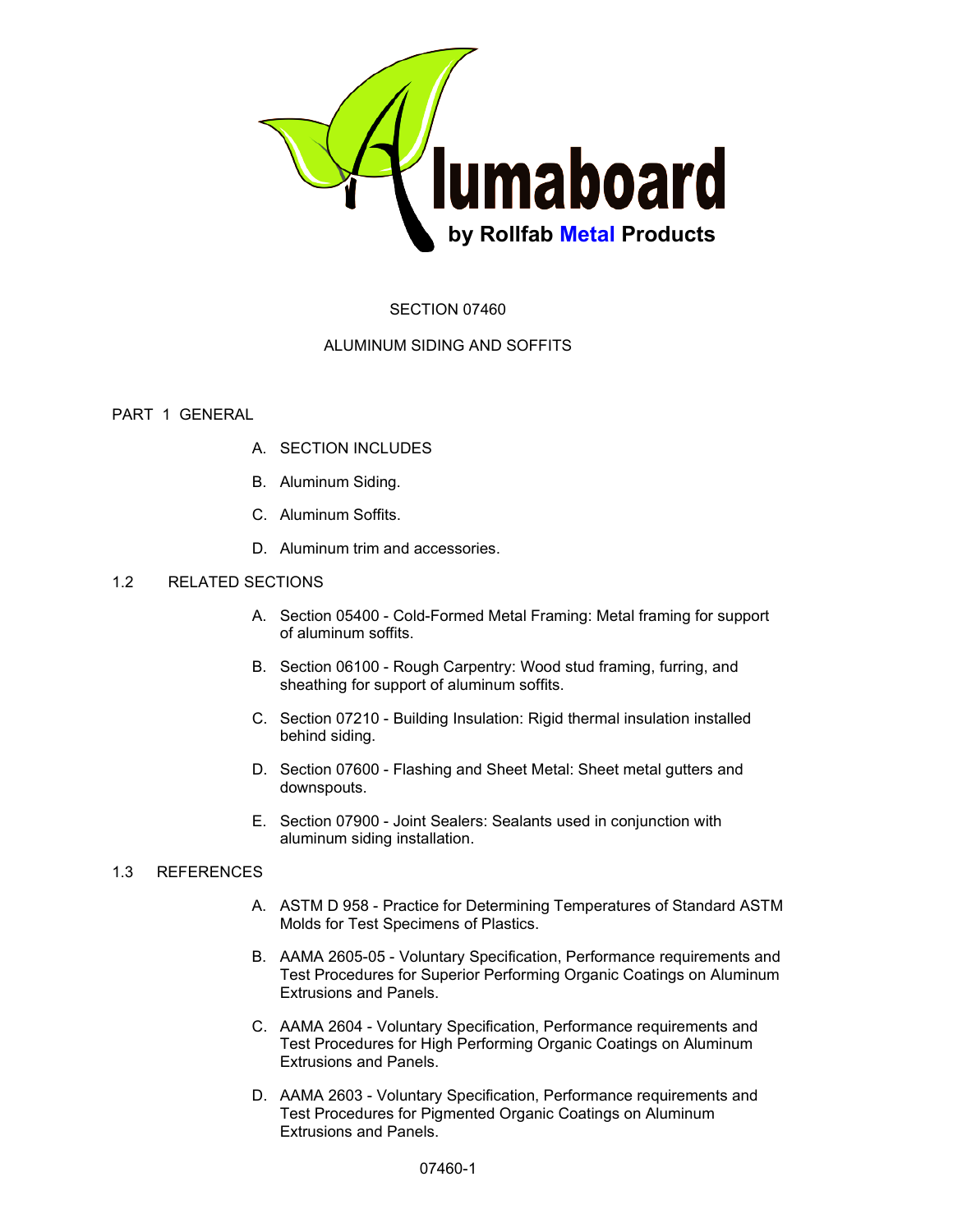### 1.4 PERFORMANCE REQUIREMENTS

- A. Components: Design and size components to withstand dead and live loads caused by positive and negative wind pressure acting normal to plane of wall as calculated in accordance with applicable code.
- B. Movement: Accommodate movement within system without damage to components or movement within system; movement between system and perimeter components when subject to seasonal temperature cycling; dynamic loading and release of loads; deflection of structural support framing.
- C. Drainage: Provide positive drainage to exterior for moisture entering or condensation occurring within panel system.

# 1.5 SUBMITTALS

- A. Submit under provisions of Section 01300.
- B. Product Data: Manufacturer's data sheets on each product to be used, including:
	- 1. Preparation instructions and recommendations.
	- 2. Storage and handling requirements and recommendations.
	- 3. Installation methods.
- C. Shop Drawings: Indicate dimensions, layout, joints, expansion joints, construction details, methods of anchorage, and interface with adjacent materials.
- D. LEED Submittals: Provide documentation of how the requirements of Credit will be met:
	- 1. EAc1 Energy & Atmosphere: Provide documentation on how the aluminum siding back framing system can reduce the design energy consumption and/or cost. (LEED Form).
	- 2. MRc2 Construction Waste Management: For products being recycled, documentation of total weight of project waste diverted from landfill. (LEED Form).
	- 3. MRc5 Local and Regional Materials: Product Data for Credit MR 5.1 and Credit MR 5.2. Submit data, including location and distance from project of material manufacturer and point of extraction, harvest or recovery for main raw material. (LEED Form).
	- 4. MRc8 Durable Building: Provide documentation on how the use of aluminum siding/soffit will help increase the building's service life. (LEED Form).
	- 5. EQc4.2 Low Emitting Materials Provide documentation on how the powder coating on the aluminum siding/soffit indoors has no VOC's and will not contribute to air pollution/ozone depletion. (VOC Certification Letter).
	- 6. IDc1.1 Innovation in Design: Provide documentation on how the use of aluminum siding/soffit with a powder coated finish supports innovation in design. (LEED Form).
- E. Selection Samples: For each finish product specified, two complete sets of color chips representing manufacturer's full range of available colors and patterns.
- F. Verification Samples: For each finish product specified, two samples,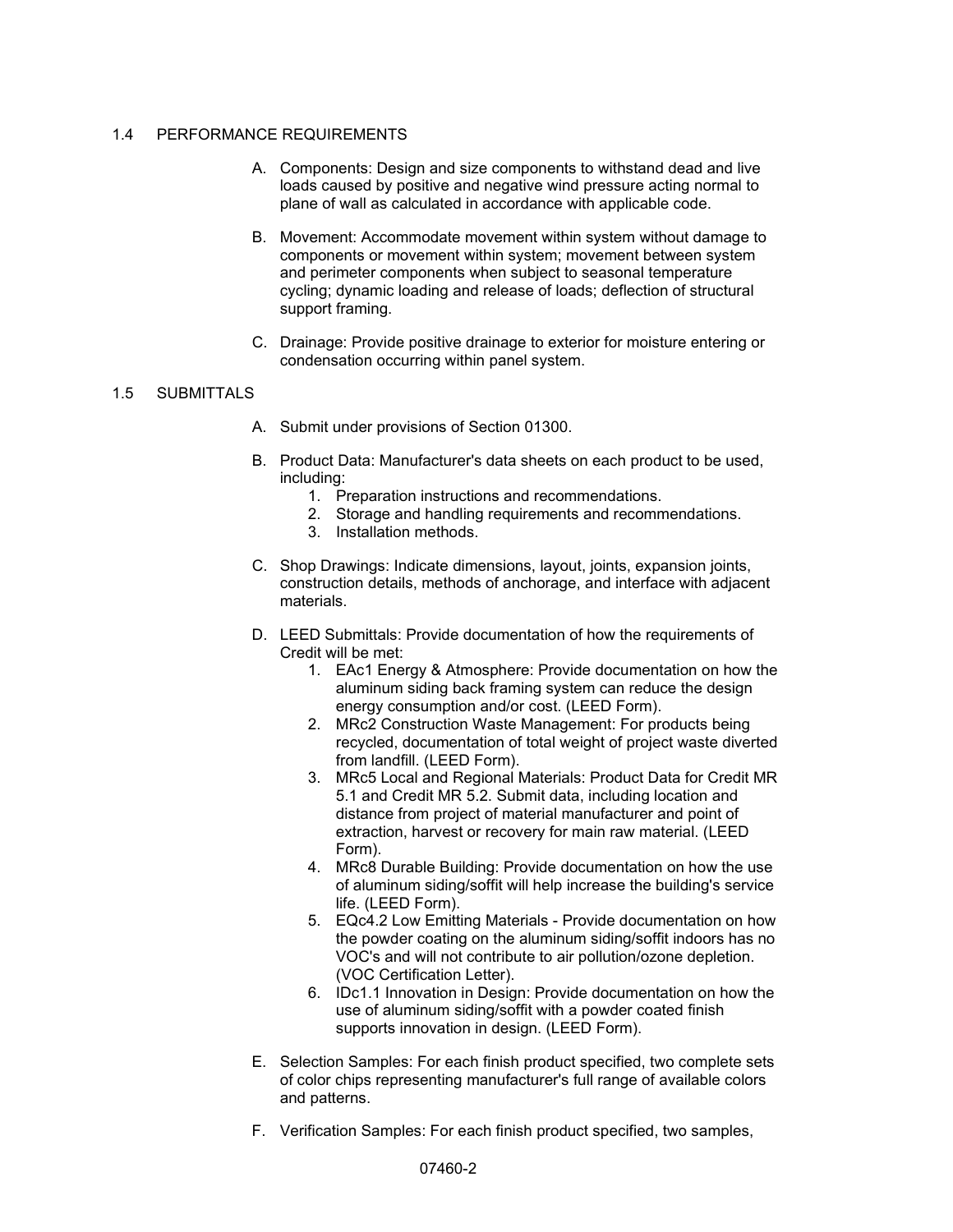minimum size 2 inches (51 mm) by 3-1/2 inches (89 mm), representing actual product, color, and gloss.

- G. Manufacturer's Certificates: Certify products meet or exceed specified requirements.
- H. Closeout Submittals: Provide manufacturer's maintenance instructions that include recommendations for periodic cleaning and maintenance of components.

#### 1.6 QUALITY ASSURANCE

- A. Powder-coating Manufacturer Qualifications: Minimum five years of experience producing aluminum finishes of the types specified in AAMA 2605 and 2605.
- B. Installer: Company specializing in performing Work of this section with minimum three years documented experience.
- C. Mock-Up: Provide a mock-up for evaluation of surface preparation techniques and application workmanship.
	- 1. Finish areas designated by Architect.
	- 2. Do not proceed with remaining work until workmanship, color, and gloss are approved by Architect.
	- 3. Refinish mock-up area as required to produce acceptable work.

#### 1.7 DELIVERY, STORAGE, AND HANDLING

- A. Package and store products under cover in manufacturer's unopened packaging until ready for transport and installation.
- B. Protect panels from accelerated weathering by removing or venting sheet plastic shipping wrap.
- C. Store prefinished material off ground protected from weather, to prevent twisting, bending, or abrasion, and to provide ventilation. Slope metal sheets to ensure drainage.
- D. Prevent contact with materials capable of causing discoloration or staining.

### 1.8 PROJECT CONDITIONS

A. Maintain environmental conditions (temperature, humidity, and ventilation) within limits recommended by manufacturer for optimum results. Do not fabricate products under environmental conditions outside manufacturer's absolute limits

## 1.9 COORDINATION

A. Coordinate Work with installation of windows, louvers, and adjacent components or materials.

### 1.10 WARRANTY

- A. Rollfab Metal Products limited warranty against checking, cracking, peeling, and gloss/color retention within the guidelines stated by the American Aluminum Manufactures Association (AAMA).
	- 1. Standard Colors: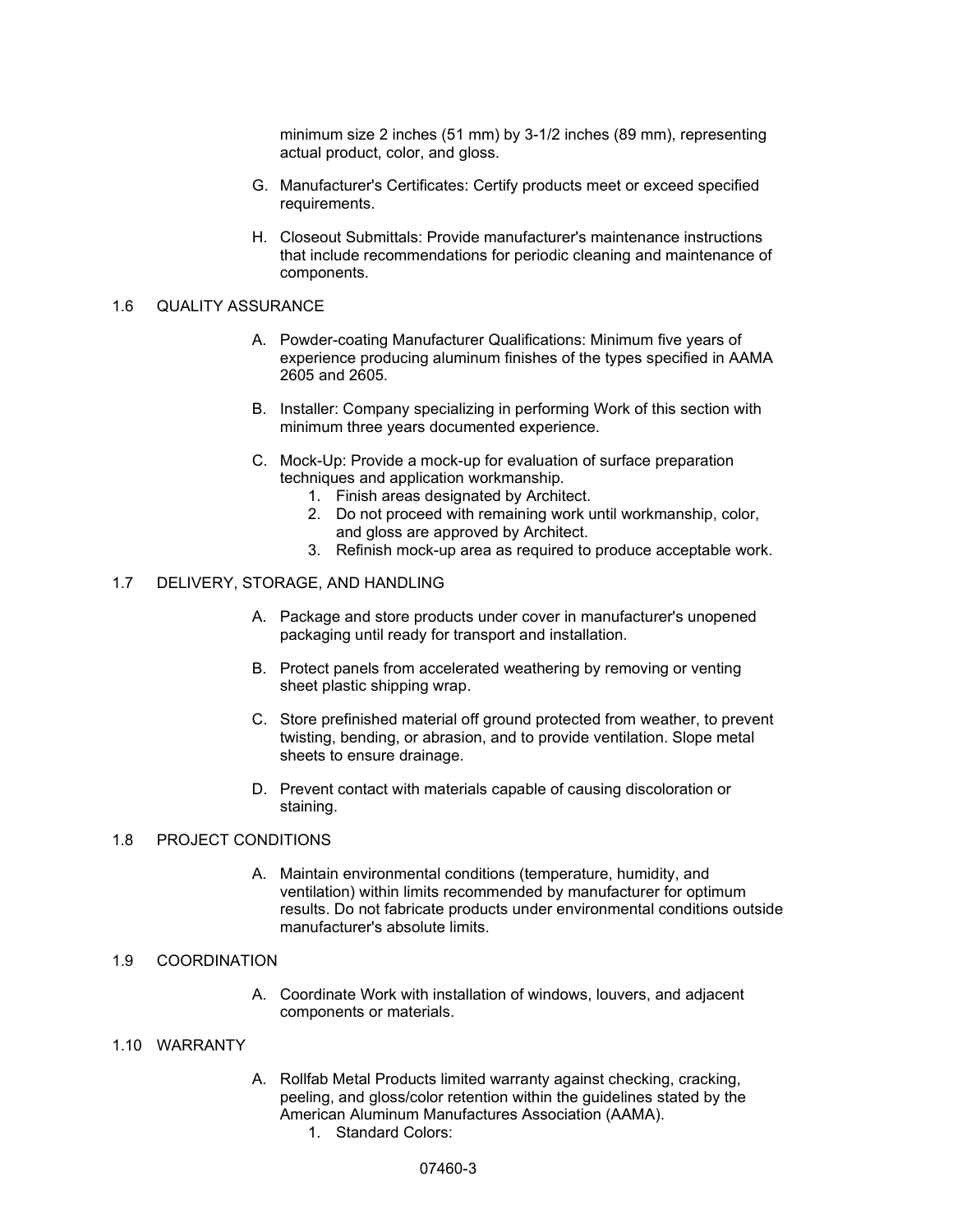- a. D2000 AAMA 2604 (5 Year Florida) 15 Year manufacturer's Warranty
- b. D3000 AAMA 2605 (10 Year Florida) 20 Year manufacturer's Warranty
- 2. Woodgrains
	- a. AAMA 2604 (5 Year Florida) 15 Year manufacturer's **Warranty**

B. 1. The Manufacturer's warranty is limited to replacement of defective material on than installation of the same. Faulty installation shall be corrected by the installer contractor. The warranty required herein is the sole remedy against the manufacture and there are no implied warranties. In any event the manufacture shall be liable for incidentals or consequential damage.

# PART 2 PRODUCTS

## 2.1 MANUFACTURERS

- A. Acceptable Manufacturer: Rollfab Metal Products, which is located at: 2529 West Jackson Street, Phoenix, Arizona 85009; Tel: 602-275-1676; Fax: 602-275-1739; Email: [info@rollfabmetal.com;](mailto:info@rollfabmetal.com)) Web: [www.rollfabmetal.com](http://www.rollfabmetal.com/)
- B. Substitutions: Not permitted.
- C. Requests for substitutions will be considered in accordance with provisions of Section 01600.

### 2.2 MATERIALS

A. Extruded Aluminum (6063-T5 Alloy) Siding and Soffits: Alumaboard Wood Grain Finish Aluminum Siding and Soffits is extruded aluminum.

Size:

- 4" V Groove Siding & Soffit
- 6" V Groove Siding & Soffit
- 8" V Groove Siding & Soffit
- 10" V Groove Siding & Soffit
- B. Accessories: Prefinished aluminum: Provide with matching accessories and starter strips as required.

**Starter** 

J Closure

Inside Corner

Outside Corner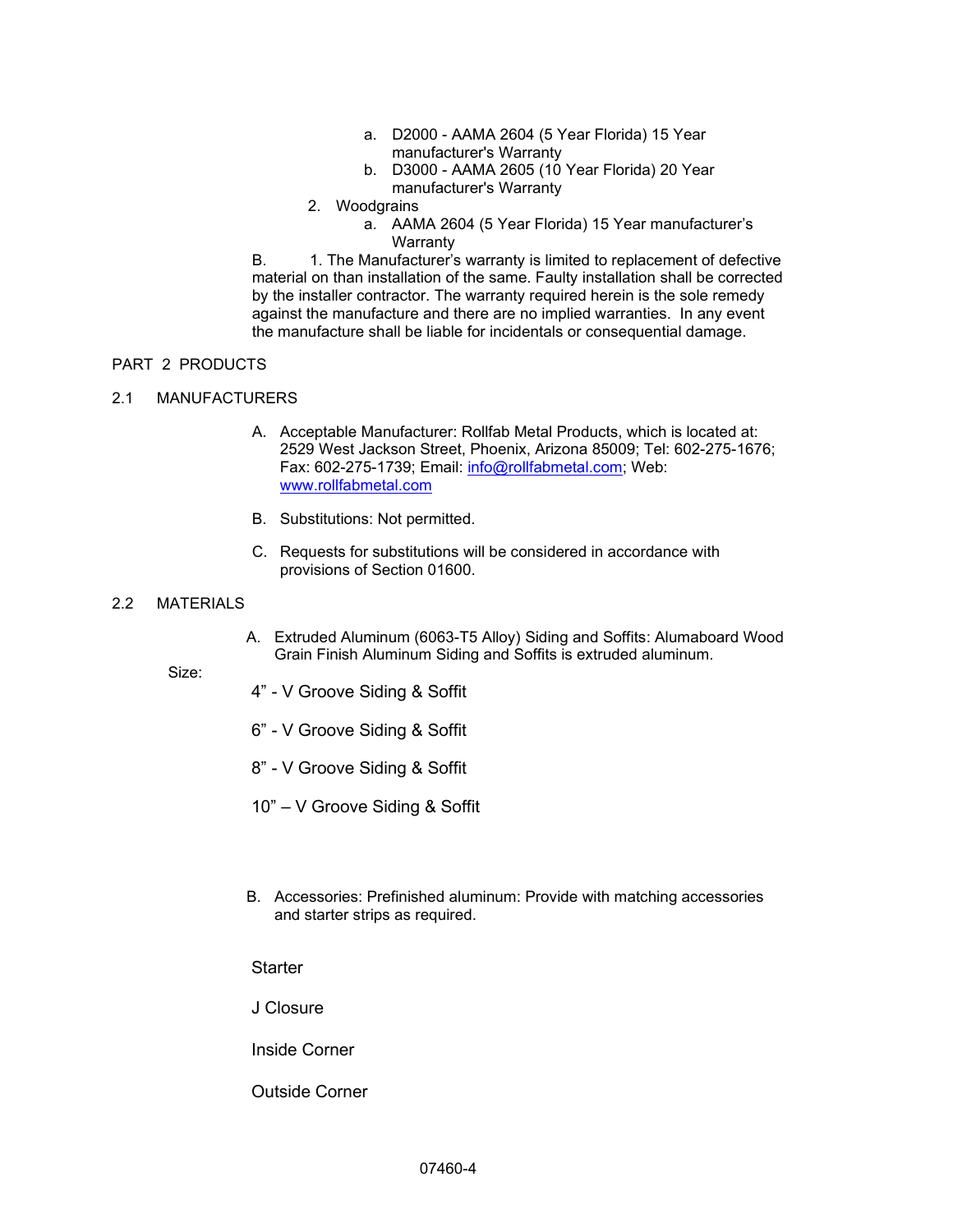2-piece Edge closure

2-piece Joint closure

2-piece Joint Reveal closure

Venting trim (see standard details for options)

Accessories: Stainless Steel…with less than 14% Chromium content, 304-2b (1/4 Hard), 0.035" Thick

# Panel Clips

## 2.3 FlNlSHES

- A. Pretreatment: Chrome Free five stage aluminum pretreatment system. Complies with AAMA 2603 AAMA 2604 and AAMA 2605 Superior Performance Standard and meets EPA, OSHA, State and Local environmental requirements and contains no chromates, cyanides or other heavy metals. Waste treatment is usually a simple pH neutralization and disposal to the sanitary sewer.
- B. Extremely Durable Powder Coatings: Premium Wood Finishes use a polyurethane powder coat with ink based wood grain patterns sublimated into the base powder effectively tattooing the powder. The combined effect creates all the aesthetic aspects of real wood while offering the same environmental advantages of powder coated finishes.
	- 1. Wood Grained Contact Rollfab Metal Products for available color and texture finishes

## 2.4 FABRICATION

- A. Prepare surfaces, pre-treat and coat components in accordance with AAMA 2604 and 2605 Quality Standards and applicable European standards for the coating material specified.
- B. Wrap and package coated components using methods suitable for transit and covered site storage without damage.

## PART 3 EXECUTION

### 3.1 EXAMINATION

- A. Do not begin installation until colors have been verified.
- B. Verify framing members are ready to receive panel system.
- C. If preparation is the responsibility of another installer, notify Architect of unsatisfactory preparation before proceeding.

## 3.2 PREPARATION

A. Clean surfaces thoroughly prior to installation.